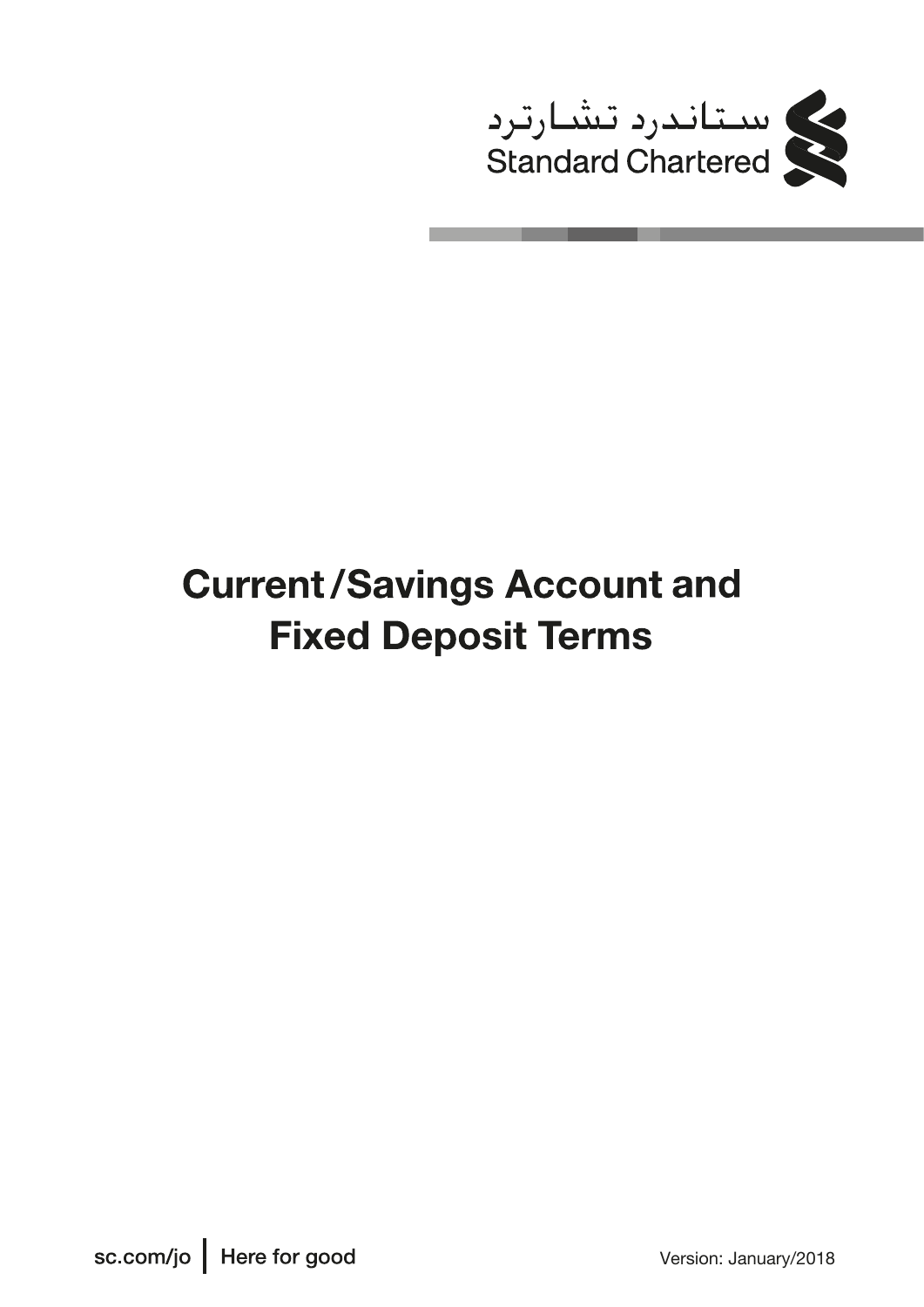## **Contents**

- Choosing the account that is right for you 1
- Savings accounts 2
- Fixed deposits 3
- Current accounts/cheque 4
- Foreign currency 5
- Minimum balances 6
- Payments into accounts 7
- Payments out of accounts 8
- Dormant accounts 9
- Closing accounts 10
- Foreign Exchange 11
- Joint Accounts 12
- Meaning of words 13

#### **Important notice You need to read this document.**

It sets out specific terms and conditions on which we agree to provide you with *current account*, *fixed deposit* and *savings account* products. **You must read it conjunction with our Customer Terms which is considered to be part of this contract and shall be read with it as one unit.** To the extent of any inconsistency between these terms prevail. These terms do apply to any existing *current account*, *fixed deposit* or *savings account products* you have with us.

Signing on these Terms and Conditions will consider as declaration from you that you have understood and that you have took sufficient time to read it.

### **Key words**

The meaning of key words printed *like this* and other words used in our banking agreement is explained in our Customer Terms. Some additional key words which apply to the *products* referred to in these terms are explained at the end of these terms.

As part of our constant endeavor to keep our records updated, and to maintain a high quality of service, we would appreciate it greatly if you could inform us of any changes to your personal particulars when they occur. Please contact us on +962(6)5658011 from outside Jordan and on 080022099 from inside Jordan for assistance at any time. It's always a pleasure serving you.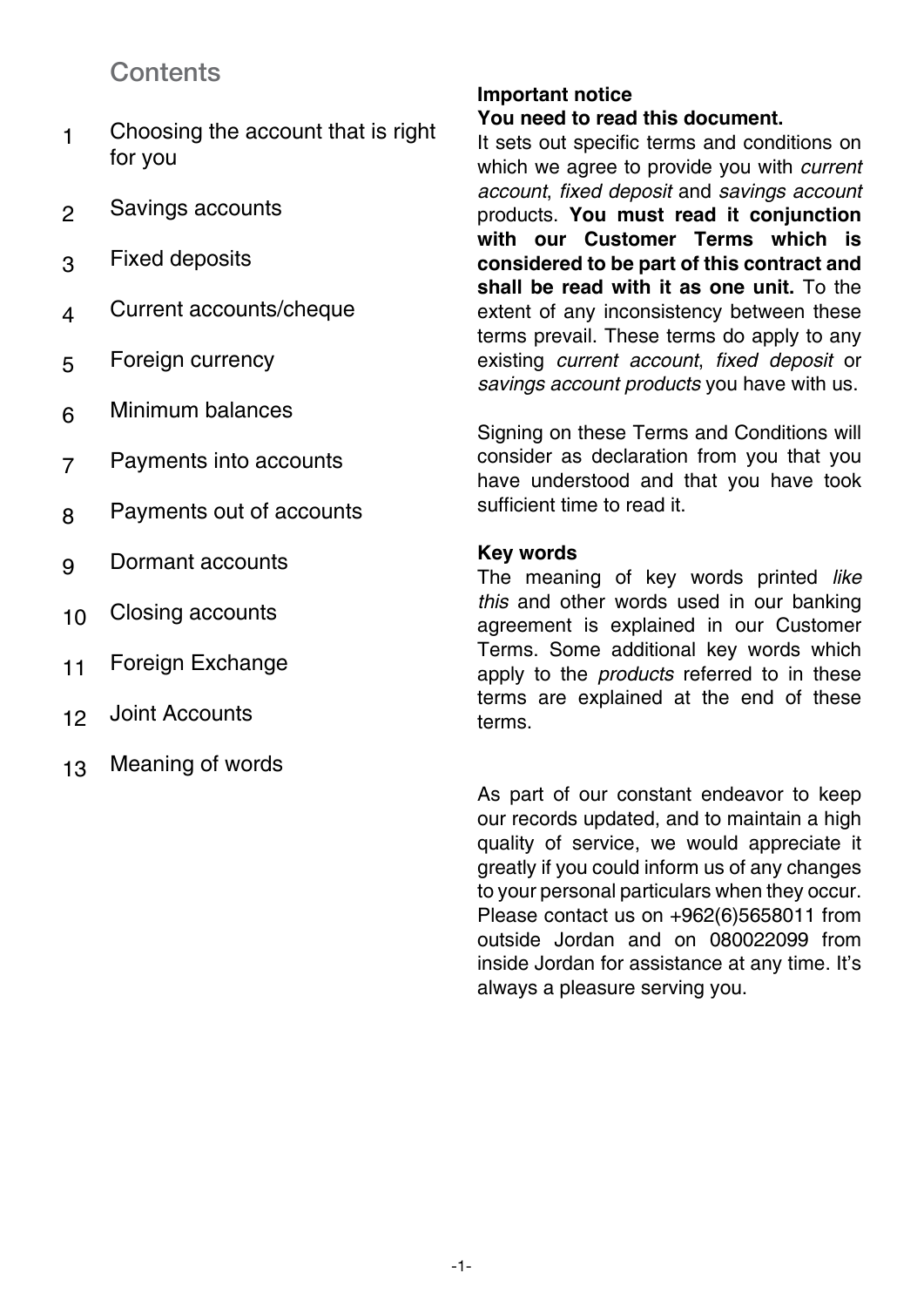#### **Choosing the account that is right for you** 1

We offer a variety of *current accounts, fixed deposits and savings accounts* designed to suit your personal banking needs. If you need us to explain any of the features of, or the terms applying to, any *current account*, *fixed deposit* or *savings account*, please contact us on +962(6)5658011 from outside Jordan and on 080022099 from inside Jordan.

#### **Savings accounts** 2

### **Age restriction**

- If you are below the majority age a *saving account* must be operated with your parent or legal guardian on the following conditions: 2.1
	- deposits in the *saving account* are payable to you only;<br>• withdrawals from
	- from the *savings account* are made using the account operating authority of your parent or legal guardian;
	- any subscription to an *electronic banking service* in connection to the *saving account* is made by your parent or legal guardian.

### **No cheque facility**

Savings accounts do not include a cheque facility. 2.2

### **Interest - general**

If you have a credit balance in a *savings account* you may be entitled to receive interest depending on the type of *account*. The rate of interest may be fixed or varied as the Bank determine which you can get it from any of our branches. 2.3

#### **Fixed deposits** 3

### **Minimum age for fixed deposits**

You must be above the majority age to apply for a *fixed deposit*. 3.1

### **Interest on fixed deposits**

Interest on a *fixed deposit* is paid in accordance with the *prices displayed in*  3.2

*all branches*. In some circumstances, we may allow an early withdrawal. We may not pay all the interest accrued if you make an early withdrawal of any amount. The interest payable on amounts withdrawn early is:

Pre-mature withdrawal of Fixed Deposits\* = (Value of deposit  $x$ Interest Rate x duration of deposit) - (Withdrawn amount of deposit x Higher limit of interest rate declared on the date of withdrawing the deposit for similar term deposits in addition to 2% x the remaining period of the withdrawn deposit).

### **Maturity of fixed deposit**

- If a *fixed deposit* matures on a day which is not a banking day, then the date will be extended to the next banking day. 3.3
- We only pay the principal and interest to you at the branch where it was initially placed (unless we otherwise agree). 3.4
- You must instruct us in writing (or any other way we agree to accept) before the maturity date (and in the case of foreign currency deposits, at least 2 banking days before the maturity date) wether you want: 3.5
	- to renew the *fixed deposit*; or
	- us to pay you the principal and interest on the maturity date.

If you do not instruct us, we may renew the *fixed deposit* for a similar term with interest at the prevailing interest rate for that term. However, we have no obligation to do so.

- Interest ceases to be payable after the maturity date unless the *fixed deposit*  is renewed. 3.6
- The interest calculation on the fixed deposit will continue as per the rate agreed on the opening form of the fixed deposit, despite of issuance the preservation custody decision from the specialized reference. 3.7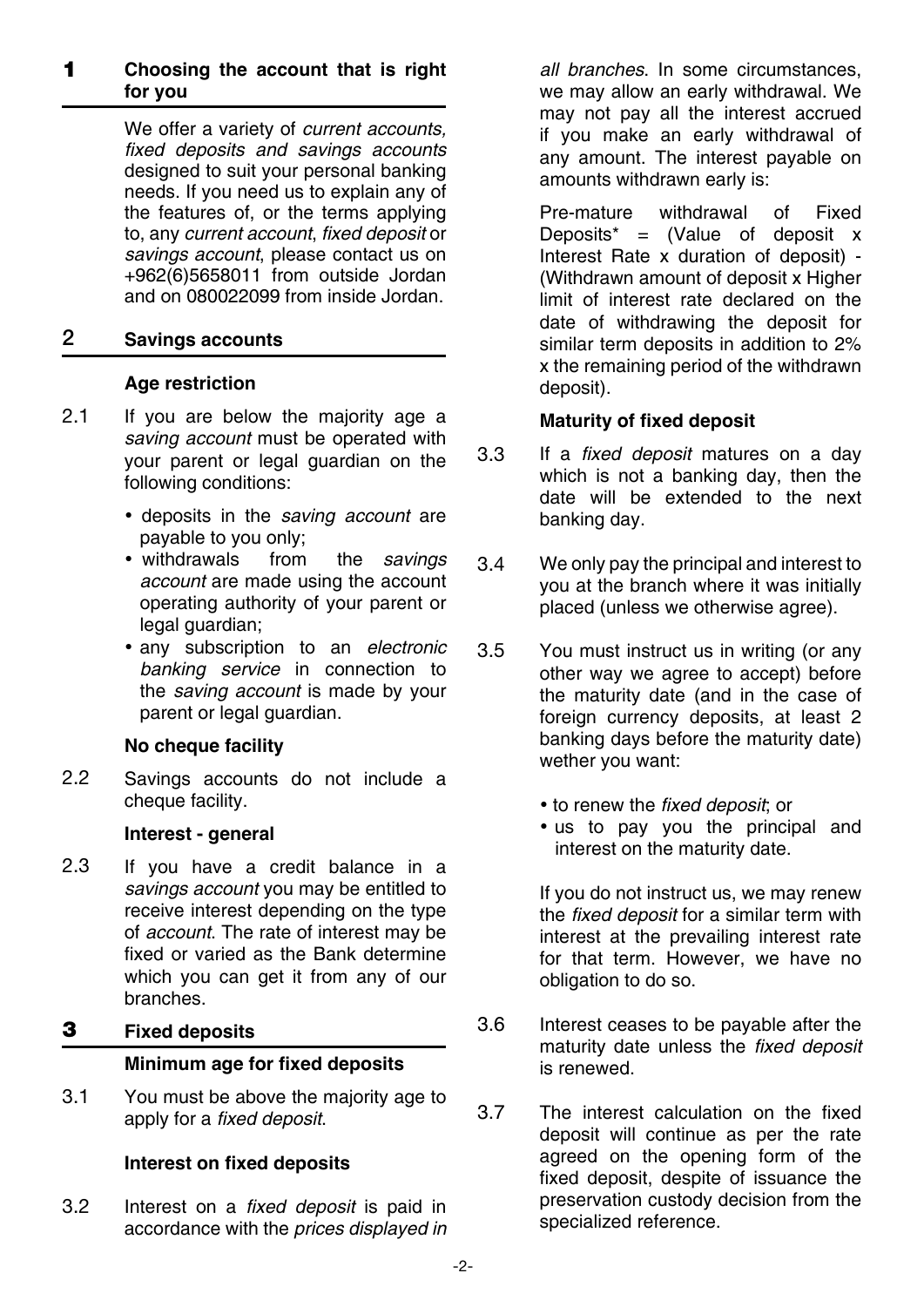#### **Current accounts 4**

Current accounts are accounts with a cheque book facility.

#### **Minimum age**

You must be above the majority age to apply for a *current account*. 4.1

#### **Interest**

Interest is not payable on a *current account* unless specified otherwise for the particular type of *current account*. 4.2

### **Cheque books**

- When you open a *current account* and request a cheque book. You must keep cheque books secure (including keeping them in a safe place). 4.3
- If you need a new cheque book it can be ordered by either filling out the application form in the cheque book or by any other process we offer. We may refuse to issue a new cheque book. We need not give you a reason for doing so. 4.4
- When you receive your cheque book you should check that the account number and name are correct. 4.5

### **Writing cheques**

- You or an *authorised person* must be careful when writing cheques to ensure the cheque cannot be altered without authorisation and to prevent fraud by forgery. For example, when writing cheques, you or an *authorised person* must: 4.6
	- only use cheques in the form we have issued;
	- write in non-eraseable ink or ballpoint pen;
	- Write the words and figure of the amount as close as possible to each other and to the left-hand margin in order to prevent space for insertions; add the word 'only' after the amount

stated in words;

- never pre-sign a cheque in blank:
- if sending cheques by post, please issue it for Standarad Chartered Bank, and payable for the first beneficiary only and not to add any other words;
- not alter the cheque (including deleting the words 'or bearer');
- not use correction fluid.
- to maintain the cheque book, and that the Bank is not liable in case a cheque is withdrawn which will later on discovered that you did not maintain it, and you notify tht Bank immediately in case of lost the cheque book.

We may dishonour and return any cheque that is not completed in accordance with these procedures, post-dated or out of date or otherwise not in a form acceptable to us.

You can protect yourself by crossing a cheque with two parallel lines as the cheque must then be paid into the payee's account rather than 'on demand'.

### **Fees & charges**

**Fees and charges apply to cheques including stop fees, dishonour fees and fees if a cheque is returned to us for any reason (see Tariff and Charges Guide).** 4.7

### **We may report you**

If you issue any cheques when your account has insufficient funds we may terminate our banking agreements and we must give details about your account to the Central Bank of Jordan returned cheques unit and other authorities, if you did not settle the returned cheque within 14 days of the returned date. 4.8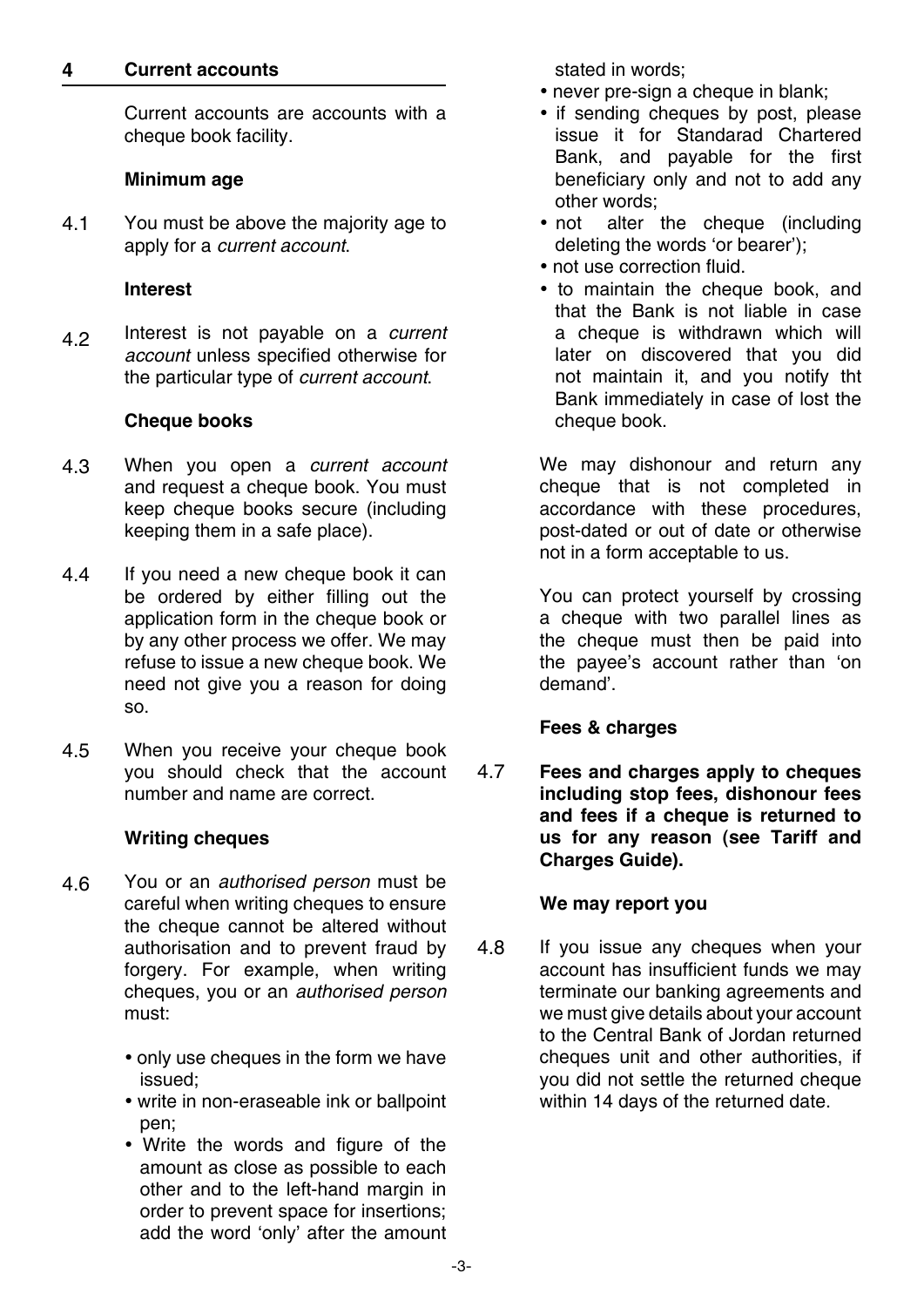#### **Foreign currency 5**

*Deposits of foreign currency are generally made into a form of savings account or fixed deposit. However, foreign currency current accounts may also be available (see the Tariff and Charges Guide).*

#### **Terms of deposit**

We accept *foreign currency* deposits in currencies acceptable to us and on the conditions (including term, interest rates and minimum deposit amounts) available at our branches or as set out in the *product brochure*. 5.1

#### **Deposit Methods**

We may accept and deposit, as agent for collection foreign currency drafts. cheques or travellers' cheques for good value after clearance. 5.2

However, we may:

- refuse to accept for collection drafts, cheques or travellers' cheques drawn in favour of third parties or if the payee's name is not identical to your name in our records;
- need to see the purchase agreement of any travellers' cheques presented for deposit.

We return dishonoured cheques, drafts or travellers' cheques to your last notified address at your risk and cost.

If you have an existing foreign currency *fixed deposit* and we receive additional foreign currency funds with no specific instructions, we may place them in any type of *account* we determine for a minimum of one month. However, if the additional funds are below our minimum deposit amounts, we may place them in an existing *account* in the same currency and with the interest rate and the earliest maturity date we determine.

#### **Withdrawal methods**

- *Foreign currency deposit accounts* which are fixed deposits may not be withdrawn before the maturity date. However, we may allow withdrawal before the maturity date subject to any conditions we may impose (including a period of notice, reduced or nil interest fees and other charges). 5.3
- Proceeds of withdrawal may be available in foreign currency notes at the fee we specify. The details for foreign currency withdrawals and fees are available by contacting us at one of our branches or by using phone banking. 5.4

#### **Interest on foreign currency deposits**

The Bank pays the interest on the foreign currencies deposits as per the prices announced at all branches. 5.5

#### **Foreign exchange controls**

Foreign currency *accounts,* and all transactions under them, are subject to any applicable exchange control laws. 5.6

#### **Minimum balances 6**

- Some *accounts* require you to maintain a minimum balance (see Tariff and Charges Guide). 6.1
- If a minimum balance applies to an *account* and the balance of the *account* falls below this minimum we: 6.2
	- need to accept any instruction or allow any transaction on the *account* which would cause the *account* to fall below the minimum balance;
	- need not pay interest on the account;
	- may close the *account,* as explained in article 10.

You may also pay any applicable fees set out in the tariff and Charges Guide.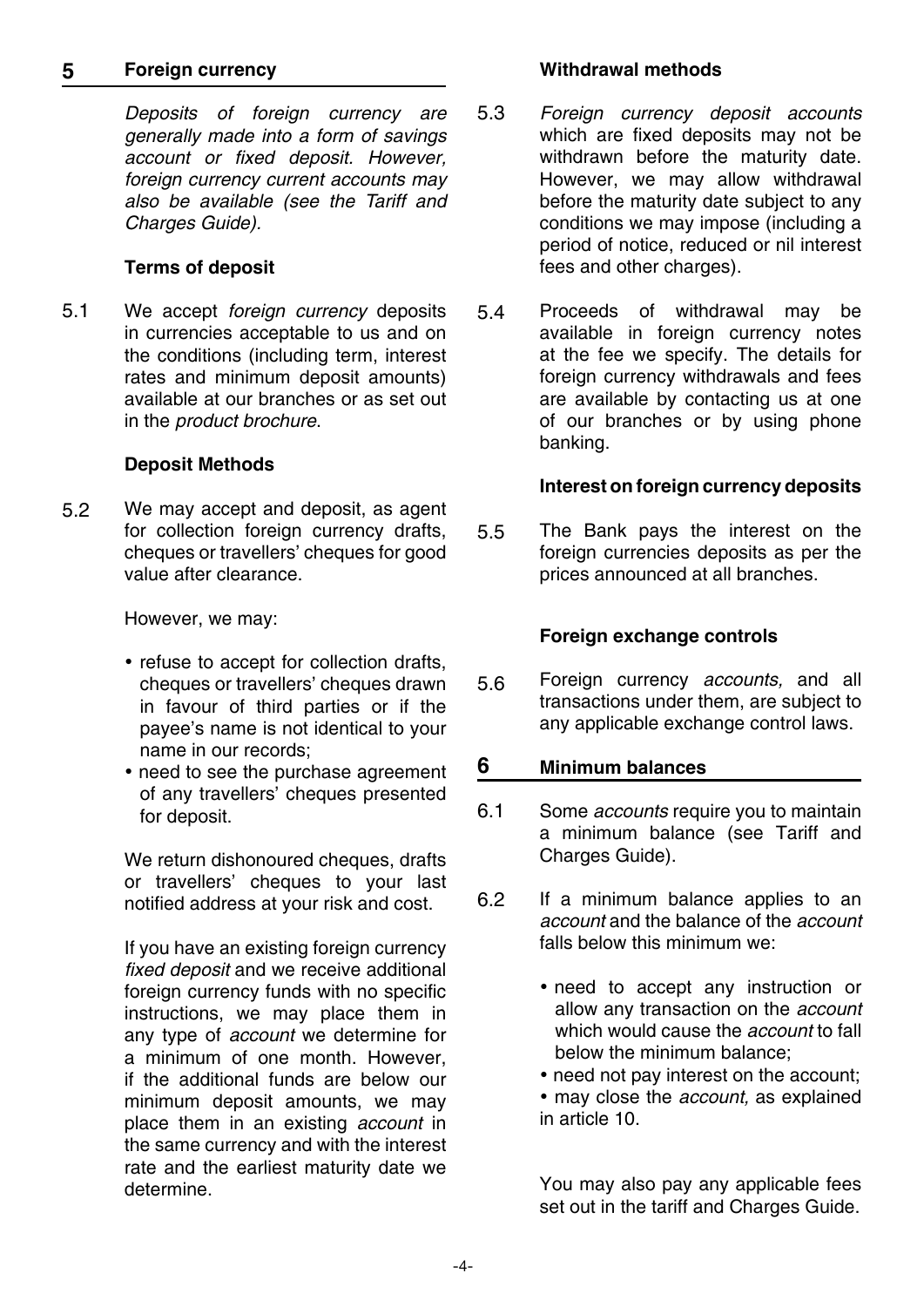#### **Payments into accounts 7**

#### **We may accept or refuse payment**

Any cheque or other instrument is received by us as agent for collection on your behalf. 7.1

#### **Foreign cheques or instruments**

- If we agree to accept cheques or other instruments drawn on financial institutions located outside Jordan, you acknowledge that: 7.2
	- clearance depends on the laws and practices of the location of the financial institution;
	- we are not responsible for the value given by the financial instrument or any other loss incurred in connection with the cheque or instrument.

#### **Receipts**

- Receipt of a deposit is evidenced by our usual practice, depending on how you make the deposit. A person making a deposit should keep their copy of the receipt. 7.3
- A deposit slip is only valid if endorsed by our machine print (if deposited at an ATM) or by our stamp and signature of a bank officer (if deposited at a branch). 7.4

#### **Third party cheques**

If a cheque or other instrument is presented which is payable to a third party or it appears to belong or to have belonged to someone else (called a "third party cheque"), we may refuse to accept it for deposit or refuse to cash it. If we agree to accept or cash a third party cheque we may require you and any *authorised person* to comply with additional conditions. 7.5

#### **Cash deposit machine deposits**

Deposit cheque or bearer cheques into the cash deposit machines will not be accepted. If you make a deposit in this 7.6

way, you do so at your own risk and we will not be liable for any loss incurred as a result of your action.

#### **Clearance of payments**

- We do our best to process all cheques and other instruments within a reasonable period of time. However, if they are deposited in the afternoon, they may not be processed until the following banking day. Clearance times may vary. 7.7
- The proceeds of cheques and other payment instruments deposited, or funds transferred electronically cannot normally be withdrawn until cleared. If we allow withdrawal of the proceeds before clearance occurs, you must repay or we may debit that amount if the cheque, payment instrument or transfer is dishonoured and additional fees and charges will be applied on unpaid amounts. 7.8

#### **Regular payment to an account**

- If you ask, we may establish a regular payment arrangement to an *account*. We may cancel or stop the regular payment arrangement if:. 7.9
	- you instruct us to do so in writing; or
	- the payment arrangement no longer complies with the terms of the payment authority signed by you; or
	- required by law.

#### **Dishonoured cheques**

We give you details of any cheque deposited into an account which is dishonoured as soon as practicable. 7.10

#### **Payments out of accounts 8**

#### **Withdrawals**

Withdrawals from account are subject to fees and charges set out in the Tariff 8.1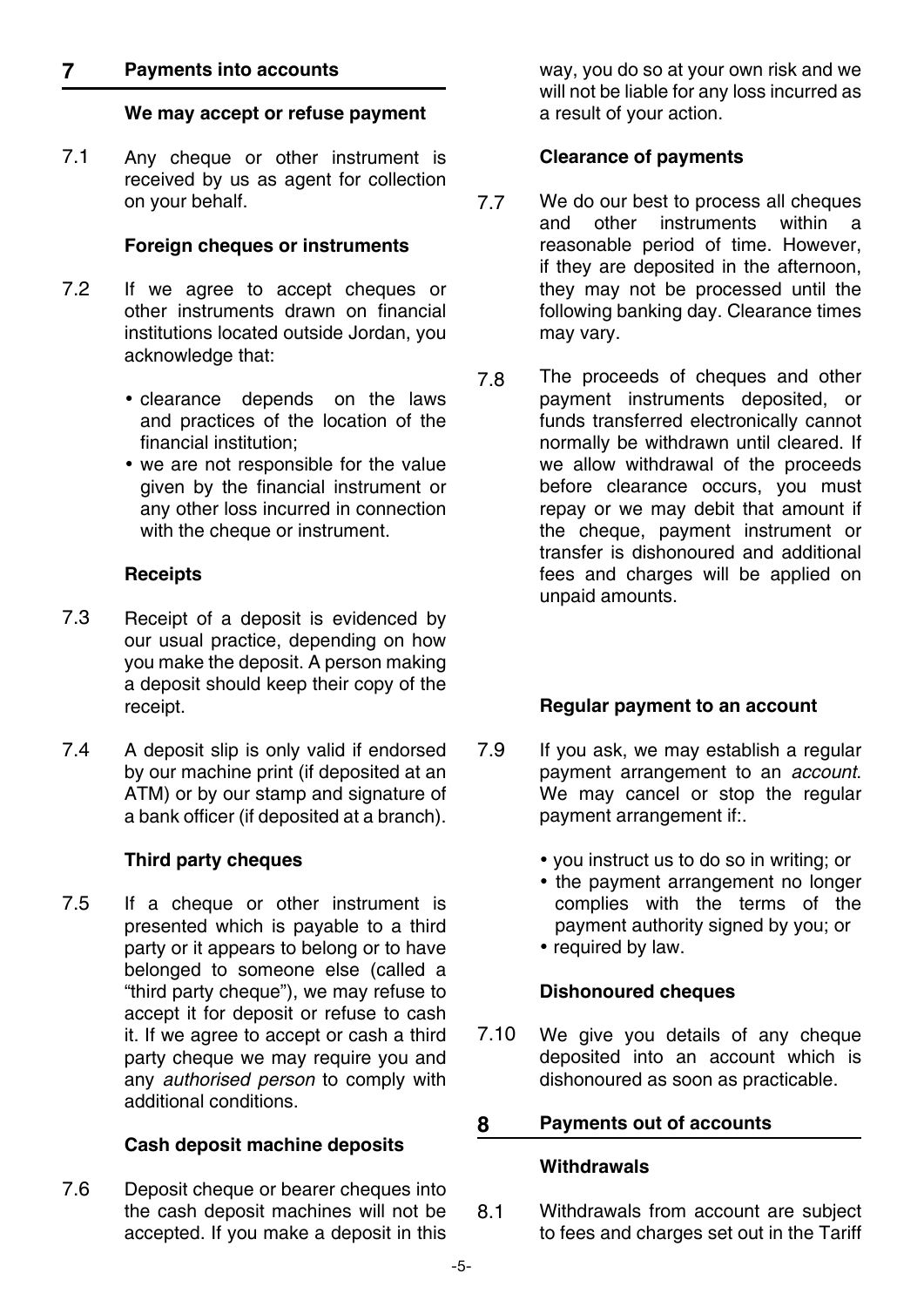and Charges Guide.

• You may withdraw your deposits only at the country where the product is located. However, we may from time to time allow withdrawals of deposits from your account to be made in other countries than Jordan, subject to conditions we may impose. You agree that such withdrawals are subject to market conditions and the laws and regulations governing the location of the product, and the location of the withdrawal.

### **Authority of debit and payment**

- You authorise us to debit all cheques and other instruments drawn by you to a current *account*. 8.2
- We may determine the order of priority for payment of cheques. 8.3

### **Third party withdrawals**

We may, but need not, accept instructions allowing third parties to withdraw from an *account*. 8.4

### **Direct debits or periodical payments from accounts**

- If you ask, we can organise a direct debit or periodical payment arrangement from an *account*. You will need to sign additional documents to authorise it. 8.5
- We may cancel or stop any direct debit or periodical payment arrangement if: 8.6
	- you instruct us to do so in writing; or
	- the payment arrangement no longer complies with the terms of the direct debit authority signed by you.

### **Telegraphic transfers**

- You may ask us to effect telegraphic transfers for you. We need not agree to your request. 8.7
- We have the right to specify minimum and maximum amounts for telegraphic 8.8

transfers.

- If a telegraphic transfer is made in a currency other than the currency of the destination country, you may be required to pay multiple charges for the telegraphic transfer. For details of these charges, please contact us. 8.9
- You consent to us disclosing any<br>information in connection with information in connection the telegraphic transfer to the correspondent or intermediary bank. 8.10
- If a telegraphic transfer cannot be completed, we are not required to refund the charges paid by you for the telegraphic transfer unless the failure to complete was solely and directly due to anything we do or do not do. 8.11

#### **Dormant accounts 9**

### **What is a dormant** *account***?**

If no withdrawal, deposit, fund transfer or use of *electronic banking services* is made on a *savings account for a period of 2 (two) years,* or for 6 (six) consecutive months on Current and Call accounts and 3 (three) years for Fixed Deposit accounts, we classify the *account* as dormant and we will notify you. 9.1

### **Fees for dormant accounts**

- If the balance of a dormant *account*: 9.2
	- The Bank has the right to debit monthly fees as indicated in the Tariff and Charges Guide.
	- The Bank has the right to perform clearance between the Dormant accounts and any other Credit accounts or liabilities outstanding on the Customer on the Bank, and dealing with Debit Cards and Credit Cards and Prepaid Cards will be suspended.
- The Bank has the right to continue calculating the interest profit on these Accounts based on the valid Contract 9.3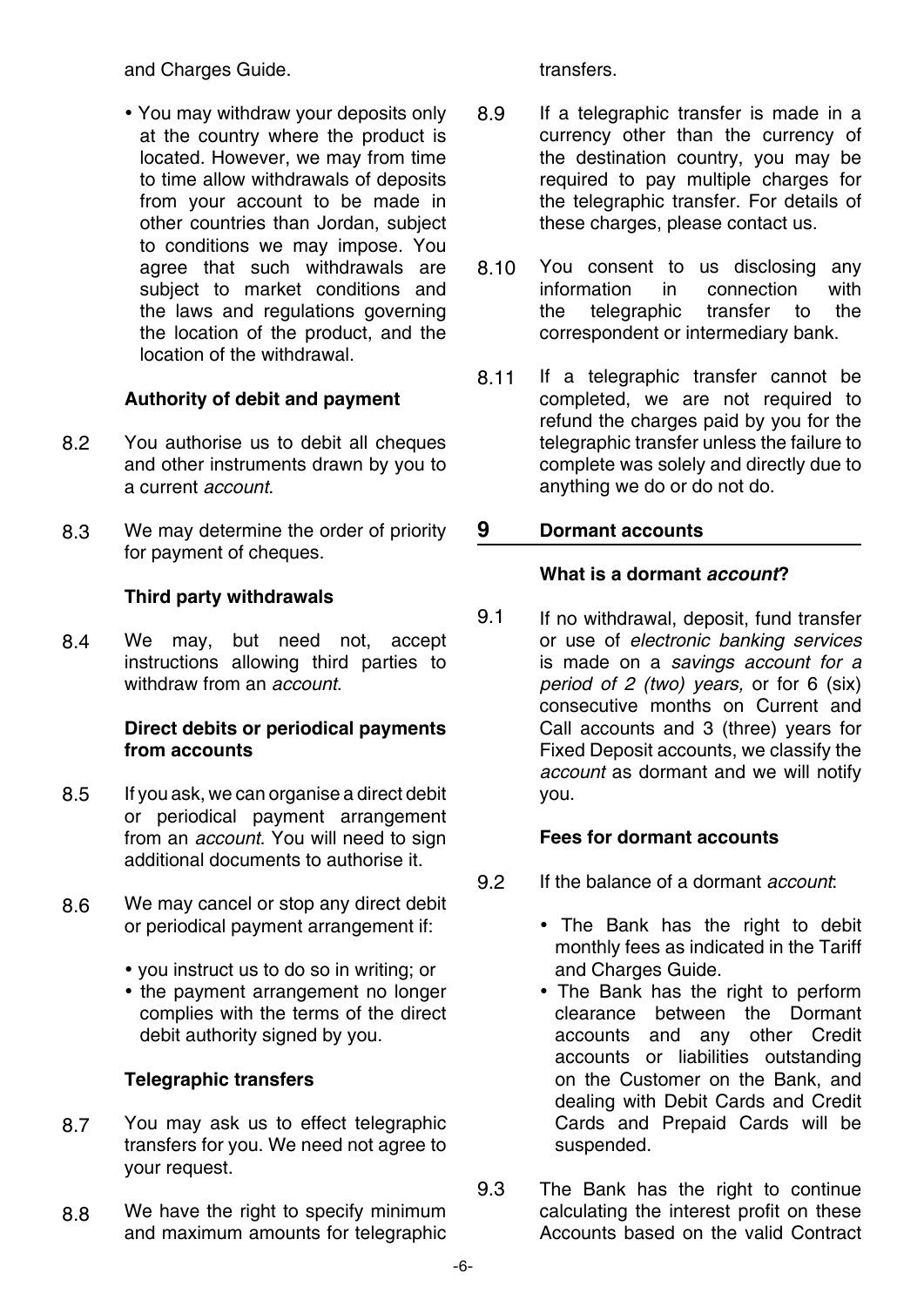as the date of classifying the Account as Dormant Account.

- The Bank will resume sending you the Account(s) Statement(s) and periodic notifications to the address recorded at the Bank, and the Bank has the right to obtain information about you and document these information in the Bank record or contaacting you on the numbers recorded at the Bank. 9.4
- Any Credit Transaction will not be considered as a reason to activate it unless if you personally or a person who represents you as per power of attorney or authorization considered by the Bank after classifying the Account as Dormant toi activate the Account and withdraw the balance, the Bank will re-activate the Account or open a new account or pay the balance after verifying the customer identity or his authorized representative and signing a declaration on the correctness of the balance. 9.5
- No withdrawal or transfers transactions are allowed from the Dormant Account unless the customer is personally present or his authorised representative by power of attorney considered by the Bank, ir by representative if the auathorised Signatory in case of juristic Person. 9.6
- Cash a cheque drawn on your account will not consider as a way to activate the Dormant Account and that the cheque is allowed to be cashed as per authorization from the specialized Bank staff in this regards. 9.7

#### **Closing accounts 10**

#### **When we may close accounts**

We may close a *savings account*, *fixed deposit* or a *current account* after we notify you. Subject to prior notification of 30 days. We need not give a reason for doing so. If we do so, we pay you the balance of the *account* in the manner we determine. 10.1

#### **Return of cheque books**

If a *current account* is closed, you must ensure that any unused cheque books are returned to us. 10.2

#### **Foreign Exchange 11**

#### **Entering into foreign exchange transactions**

If you are interested in entering into a foreign exchange transaction, you should contact us to discuss your requirements. 11.1

#### **Warning**

- Foreign exchange transactions<br>involve various risks including including movements in currency rates. You can make losses and that is a risk you take. If you do not understand the risks or are not willing to accept the risks or make losses, you should not enter into foreign exchange transactions with us.
- You must decide for yourself whether you should participate in foreign exchange transactions at all and, if you do, about each individual foreign exchange transaction.
- Our role is not to give advice, recommendations or warnings to you. We do not monitor your foreign exchange transactions or movements in currency rates for you - this is your responsibility.
- Anything we, including any of our officers, employees or agents, say to you is opinion only. You may not rely on it or hold us liable for it, even if it is wrong. Similarly, you may not hold us liable if we fail to give you advice, recommendations or warnings.
- We will not be liable for your losses in any circumstances.
- Our banking agreement for foreign exchange transactions and the terms of all foreign exchange transactions constitute a single agreement between you and us. 11.2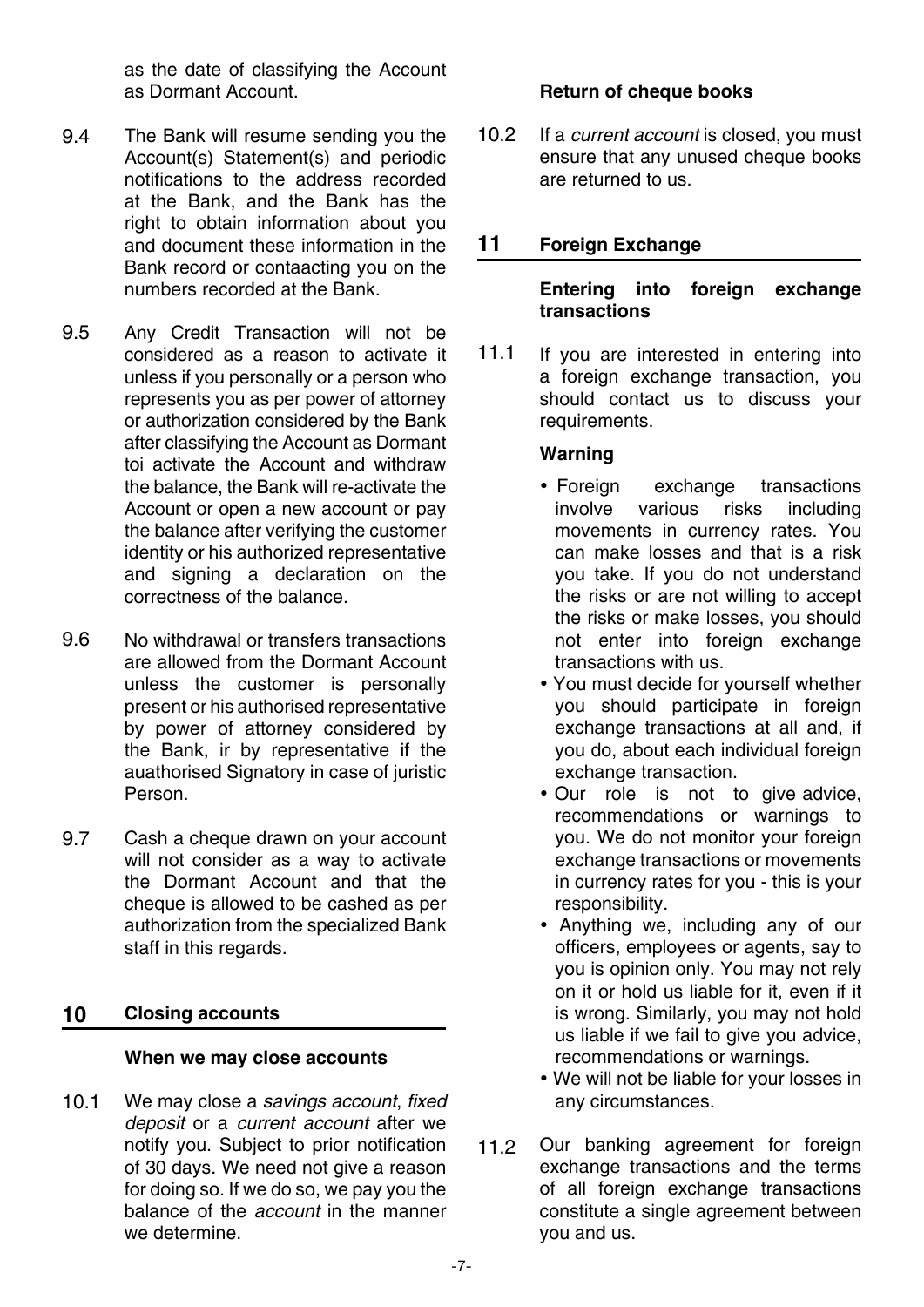- On each date on which we enter into a foreign exchange transaction with you, you will be taken to represent that: 11.3
	- You have made your own independent decisions to enter into that foreign exchange transaction and whether that foreign exchange transaction is appropriate or proper for you based on your own judgement and on advice from advisers that you have considered necessary; and
	- You are not relying on any communication from us as advice or a recommendation or a guarantee of result in connection with any foreign exchange transaction and we are not a fiduciary or advisor to you in connection with our banking agreement or any foreign exchange transaction.

#### **Payment**

#### **General**

- Subject to what follows, you and we must make the payments required<br>under each foreign exchange under each foreign exchange transaction in accordance with Part F (Payments) of the Customer Terms in the currency required under the foreign exchange transaction. 11.4
- We agree from time to time the manner of settling transactions, or particular types of transactions. 11.5
- If you fail to make a payment under any foreign exchange transaction on its due date or for any reason you are not able to honour your commitment on the due date, the bank has the right to reserve the foreign exchange transaction and debit the loss of closing out the FX position including interests to your account. 11.6
- The Bank may at its discretion withhold payment of monies due to you under any foreign exchange transaction until such time as it is satisfied that it has received or will receive the amount due 11.7

#### from you.

- You will honour foreign exchange transactions even in case your instruction is cancelled by the Bank due to any reason, for example but not limited to any signature mismatch, call back failure, discrepancy in instruction, insufficient funds, sanctions etc. You can give a fresh instruction to the Bank within three working days of booking the deal. 11.8
- For foreign exchange transactions that require currency conversion, the Bank will convert the currency of the payment at the rate of exchange prevailing for purchasing and selling the relevant currency at the time of processing of the transaction. 11.9
- booked foreign exchange transactions, the Bank will convert the currency of the payment at the rate of exchange prevailing for purchasing and selling the relevant currency at the time of booking the foreign exchange transaction. 11.10 For
- 11.11 I declare that any foreign exchange transaction is subject to the time when the instruction is given for booking this transaction on the same day of the exchange price, note that there are offtimes for the transactions relating to the geographic location for the payment destination.

### **Payment netting**

11.12 Under our banking agreement for foreign exchange transactions in the same currency on the same day, then, unless otherwise agreed, the party owing the higher amount must pay the difference between those amounts. In those circumstances the other party does not make a payment.

### **Termination and close out**

- 11.13 We may terminate all of the foreign exchange transactions if:
	- a *default* occurs; or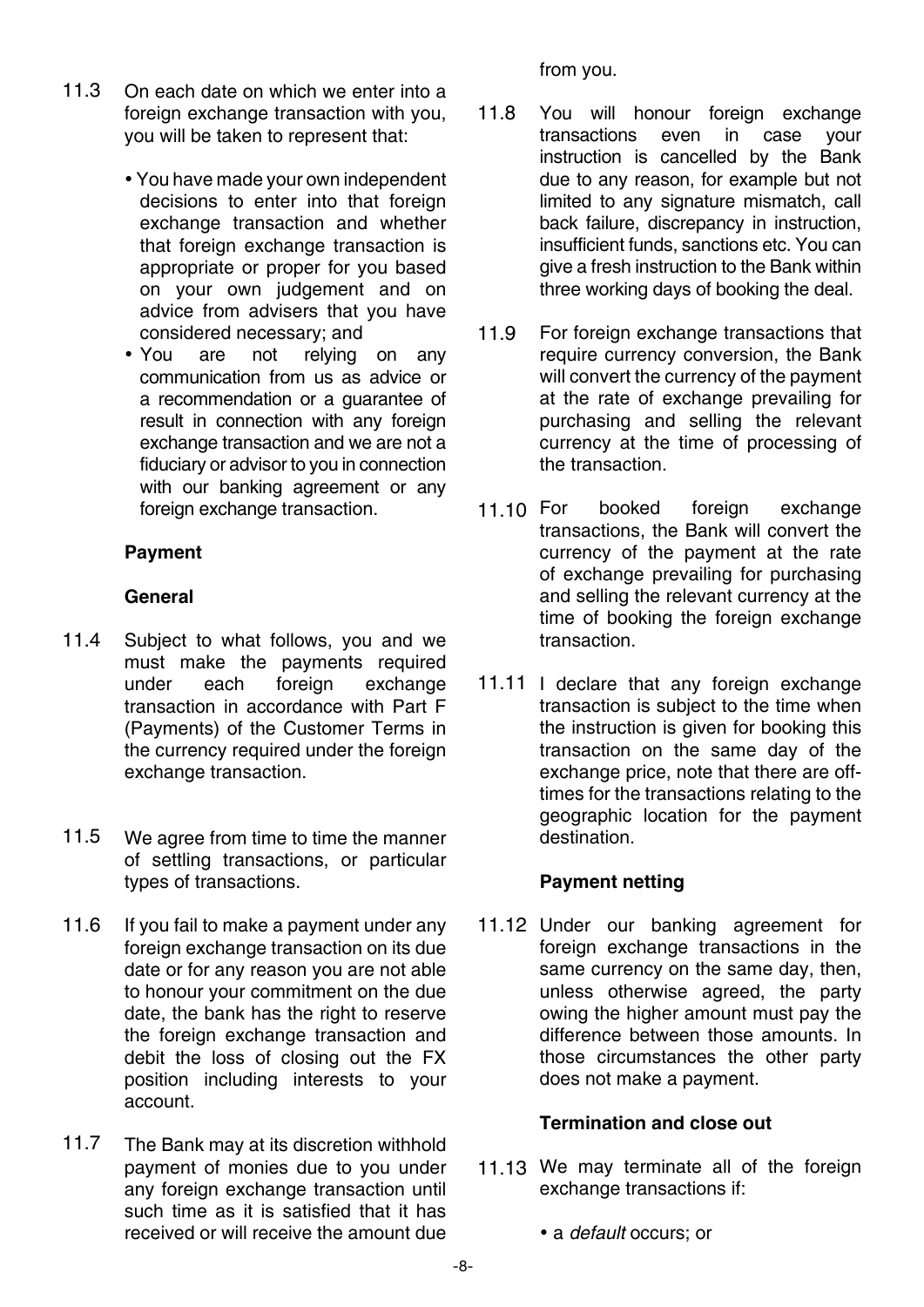- You do not send the original/ physical instruction to us within two working days from the date of booking the foreign exchange transaction.
- You disclaim, repudiate or challenge the validity of our banking agreement or any part of if.
- 11.14 If we terminate or close out foreign exchange transactions under clause, you must also pay us on demand out costs in connection with terminating foreign exchange transactions.

#### **Interpretation**

Unless the contrary intention appears, in these terms:

- a reference to a time of day is a reference to Jordan time; and
- a default is "continuing" if it has not been waived, or remedied to the satisfaction of the other party.

#### **Joint Accounts 12**

If I open an account in the joint names of more than one person (hereinafter referred to as "Joint Account" and each of the joint account holders as "Joint Account Holders") and unless otherwise explicitly specified by all the Joint Account Holders in writing, any Joint Account Holder shall be deemed to have the capacity of a joint and several creditor and shall be entitled to operate the account by his/her sole signature without any limitation or reservation. Any Joint Account Holder is authorized to make a deposit in the Joint Account and to withdraw any amount from the said Account and to instruct the Bank to pay, transfer, invest, dispose of the balances, close the Joint Account, and to give the Bank a full and final discharge for acting upon any such instruction, without the need to provide the Bank with any prior authorization from the other Joint Account Holders or any other document proving that a prior written notice was sent to the other Joint Account Holders. None of the Joint Account Holders is entitled to 12.1

empower a third party to operate the account unless a prior written approval from the other Joint Account Holders is obtained. Every Joint Account Holder hereby grants each of the other Joint Account Holders powers to effect any of the operations mentioned above and/ or any operation emanating or resulting from operating the Joint Account or related thereto and this power is irrevocable being made in favor of the other Joint Account Holders.

- None of the Joint Account Holders is entitled to request the Bank to limit the authorities of the other Joint Account Holders outlined in paragraph (12.1) above or to freeze any transaction(s) executed by any of the Joint Account Holders as per the authorities detailed in paragraph (12.1) above. Any such request or notice shall be rejected by the Bank and without any effect whatsoever. 12.2
- If instructions given by two or more of the Joint Account Holders are in conflict or appear to be in conflict, the Bank may decline to carry out any instruction until the Bank receives written instructions signed by all the Joint Account Holders. The Joint Account Holders hereby discharge the Bank of any liability if the Bank acts on any of the contradicting instructions of the Joint Account Holders without requesting the approval of all the Joint Account Holders. 12.3
- The Joint Account Holders acknowledge the risk of opening a Joint Account, the Joint Account Holders are jointly and severally responsible for all liabilities arising from the Joint Account whether such liability is for any balance due to the Bank representing the principal and/or the interest or as a result of any obligation arising from the opening or operating of the Joint Account or any transaction related thereto. Each Joint Account Holder indemnifies the Bank and holds it harmless against any liability resulting from any operation executed by any of the Joint Account Holders with respect to the Joint Account.  $12.4$